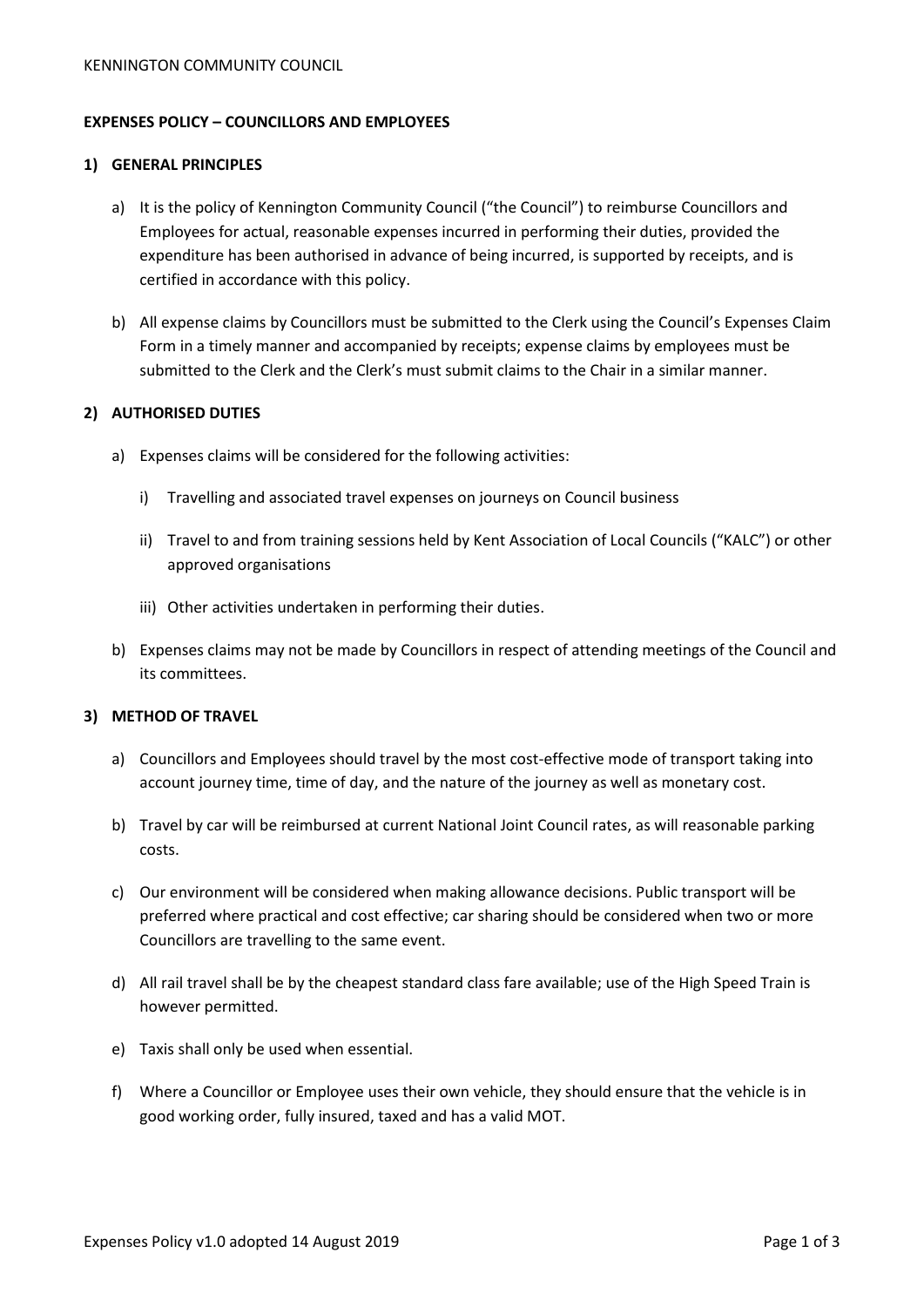### **4) SUBSISTENCE**

- a) A Councillor or Employee may claim for the additional costs of meals and beverages reasonably purchased when travelling on Council business.
- b) Personal incidental expenses, entertainment and bar/mini-bar bills, cannot be claimed.

### **5) EMPLOYEES WORKING AT HOME**

- a) Employees who are required to work from home may be entitled to claim expenses to cover additional costs. Such expenses may include any of the following, subject to prior approval by the Council and in accordance with Government guidance on payment and reporting of Homeworking expenses:
	- i) Purchase or use of office equipment
	- ii) Purchase of office consumables
	- iii) Additional connection, rental or use of telephone line, mobile phone, and Internet/broadband
	- iv) A sum to take into account the use of space, lighting, heating and electricity due to working from home.

#### **6) PROFESSIONAL SUBSCRIPTIONS**

a) If agreed in advance, employees may claim back the cost of the annual subscription for professional bodies whose activities are directly relevant to the employee's duties.

### **7) PROCEDURE**

- a) All expenses claims must be made on the Expenses Claim Form with receipts attached as appropriate. Claim forms are available from the Clerk to the Council.
- b) Claims must be submitted to the Clerk in a timely manner, and in any case within one calendar month of the date at which the expense was incurred.
- c) All receipts should be originals.
- d) It is important that Councillors and Employees keep full records of expenses claimed and the reasons the expenses were incurred so that they can provide appropriate evidence, if requested, to HMRC. In respect of car travel, Councillors should keep a log showing where journeys commenced and ceased and the number of miles travelled.
- e) The completed and signed form, with receipts attached, should be given to the Clerk for processing.
- f) The Clerk will scrutinise all claims submitted. If satisfied that the claims are allowable, they will be approved and paid.